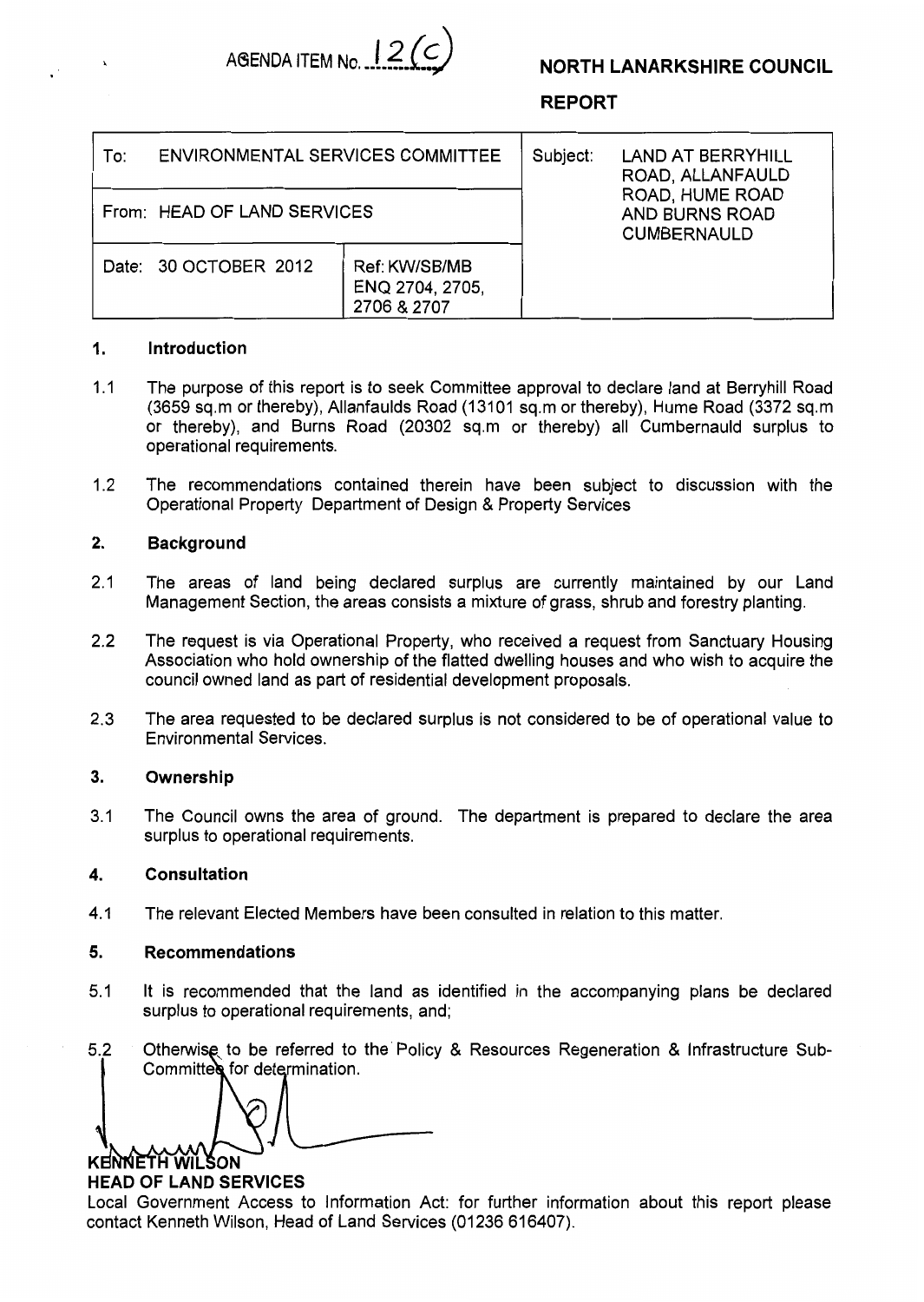

**Ground at Berryhill Road, Seafar** 

**Cumbernauld G67 1LU** 

**Not to Scale** 

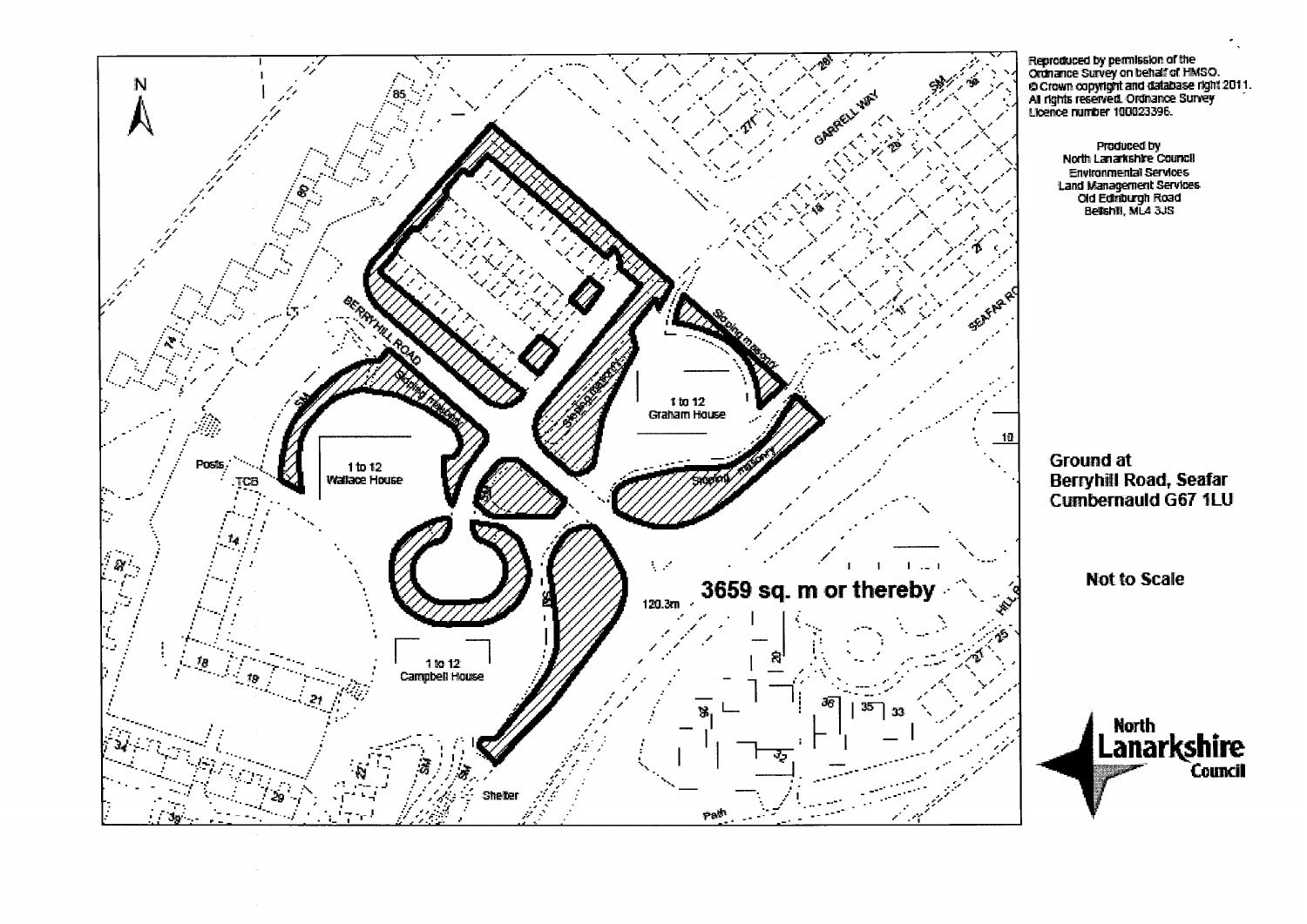

Reproduced by permission of the<br>Ordnance Survey on behalf of HMSO.<br>O Crown copyright and database right 2011.<br>All rights reserved. Ordnance Survey<br>Ucence number 100023396.

Produced by<br>North Lanarkshire Council Environmental Services Land Management Services<br>Cid Edinburgh Road<br>Belishill, ML4 3JS

> **Ground at Allanfauld Road Seafar** Cumbernauld G67 1HD

**Not to Scale** 

North<br>Lanarkshire<br><sub>Council</sub>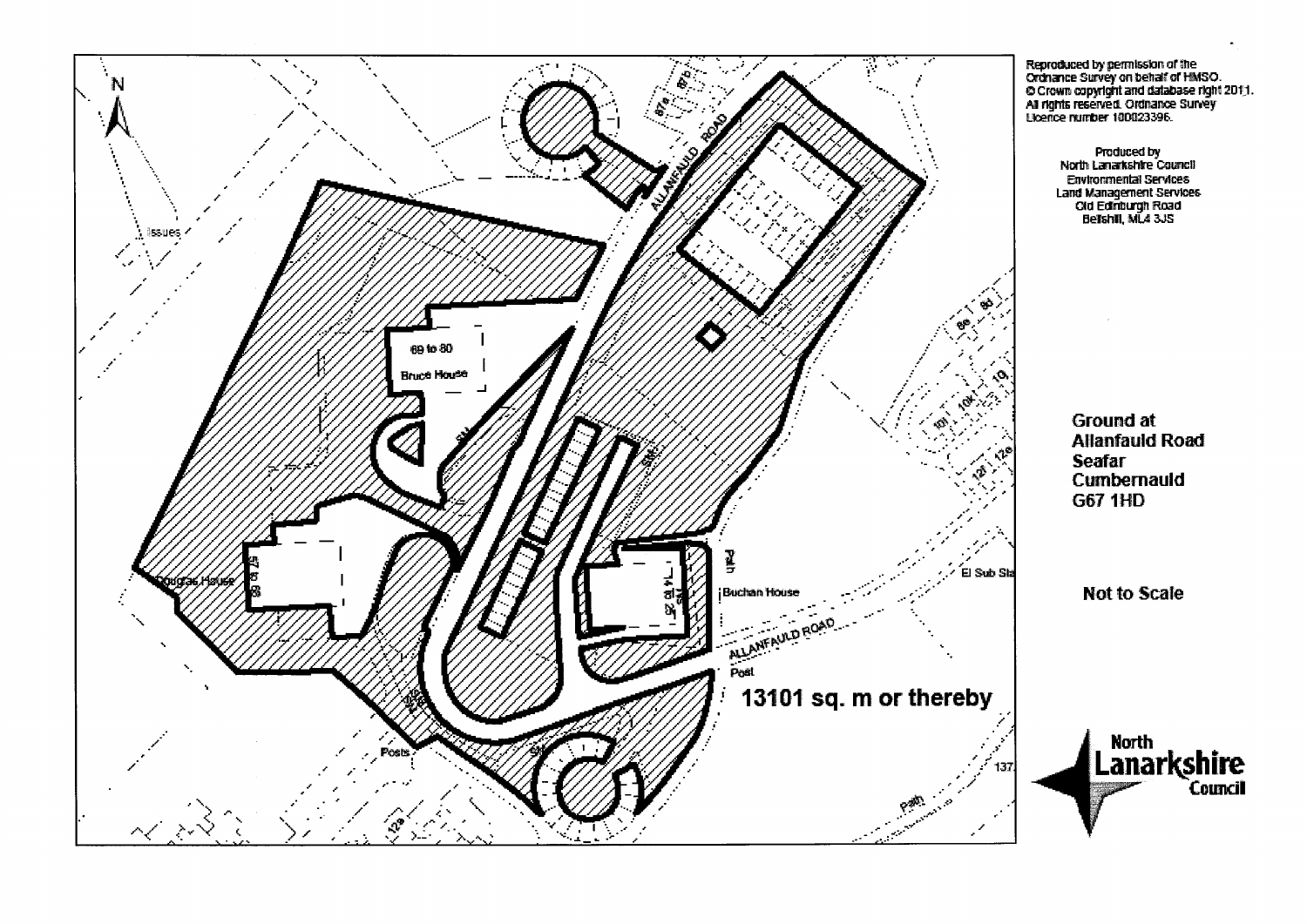